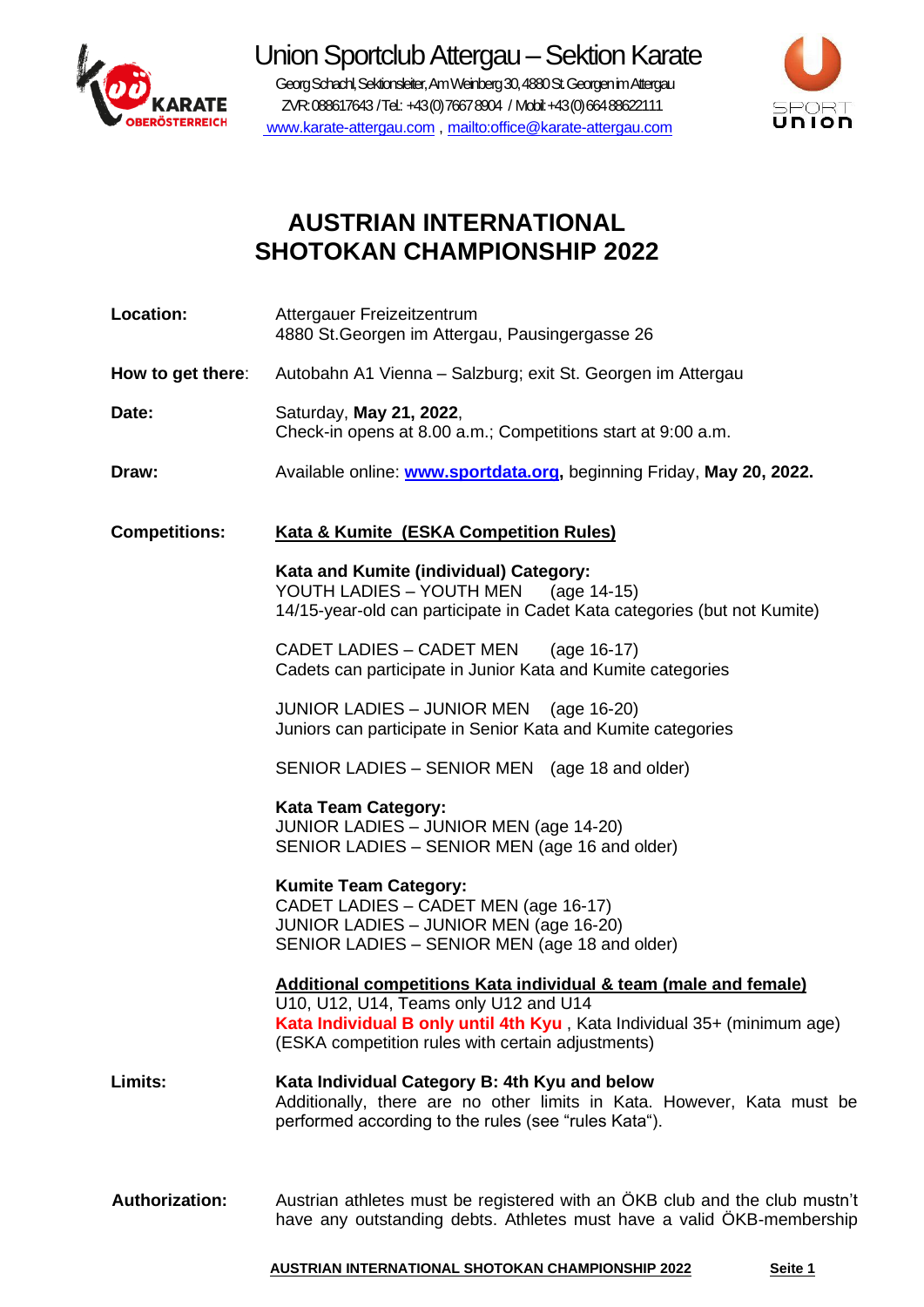card with a valid stamp, a physical examination certificate (including date and doctor's signature), an Austrian passport or ID-card ("Personalausweis") and a certificate of registration. These documents must be handed in at the check-in counter or uploaded on MYDOJO.

**All international athletes, who are registered with an approved international Karate club (EKF, WKF, WSKA or ESKA), are allowed to participate in this championship. A valid membership card must be shown at check-in.**

**Age groups: Reference date for all age groups is May 21, 2022**

**The current COVID-19 rules apply**

**Kata Rules: ESKA Competition Rules** with certain adjustments for U10 – U14:

# **Individual Competitions:**

In the preliminary rounds of the contest (more than 8 competitors), the main referee announces the kata (see list of katas) and the two competitors have to perform the kata **at the same time** (standing next to each other). The referees then use the flags to announce the winner.

Rounds with 8 competitors (and fewer): Each competitor chooses a kata from the list of katas and the referees use points to assess the performance. The four competitors with the highest score then reach the final round of the contest. In the finale, competitors can perform a kata of their choice.

### **List of Katas:**

**U10, U12, U14, Female B und Male B : More than 8 competitors:** Taikyoku 1, Heian 1–2

**8 competitors and fewer** – referees assess performance using points; athletes can choose their kata: **Taikyoku 1, Heian 1–5**

**Finale (4 competitors): competitors can perform a Shotokan kata of their choice– however, it may not be the kata which was last performed!** 

**YOUTH, CADET, JUNIOR, SENIOR and Kata Individual +35:**

16 competitors and more: Heian  $2 - 5$ , 8 to 16 competitors: Jion, Kanku Dai, Bassai Dai, Enpi

8 competitors and fewer – referees use points to assess performance: Jion, Kanku Dai, Bassai Dai, Enpi, Hangetsu

**Finale (4 competitors): competitors can perform a Shotokan kata of their choice– however, it may not be the kata which was last performed!**

# **Team competitions:**

Referees use points to assess the performance of each team. If there are more than 4 teams, there will be preliminary rounds. In the final round (4 teams), teams must perform a different kata than in the preliminary round. No Bunkai.